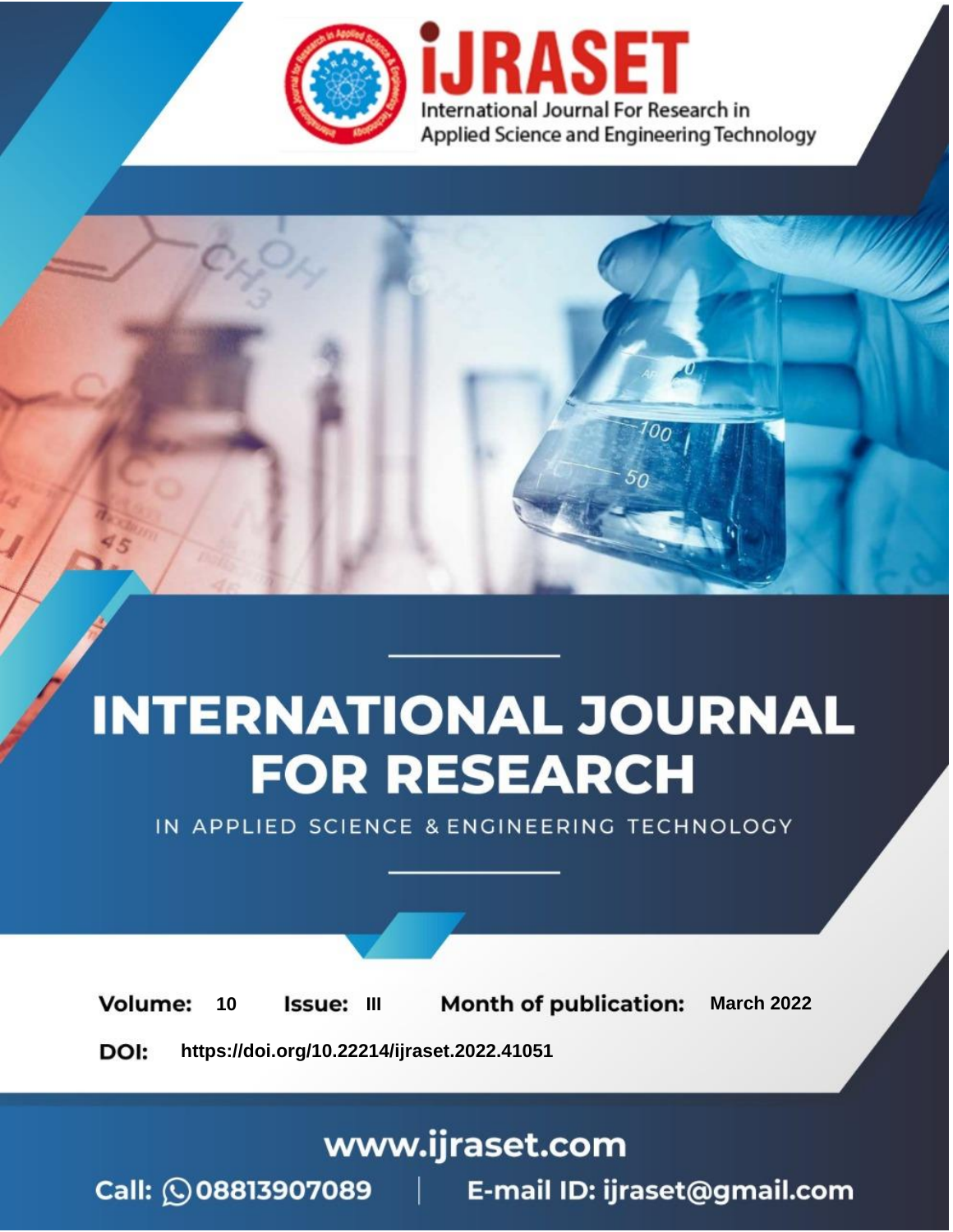

### **Study of Achievement Motivation of Sportsperson in Relation to their Pessimistic Attitudes**

Dr. Ishwar Singh Malik<sup>1</sup>, Dr. Meenu<sup>2</sup>

*<sup>1</sup>Associate Professor, Physical Education Departmentm Ch. Devi Lal University Sirsa, Haryana <sup>2</sup>Assistant professor, physical education department, G.C. Baund Kalan Ch. Dadri, Haryana*

Abstract: The study's goal was to look at sportspeople's achievement motivation in relation to their pessimistic attitudes. A total of 100 male athletes from various team sports were purposefully chosen to be the study's subjects. The individuals' ages ranged fro m 17 to 30, with the average age being  $2I$  (+SD) years. Handball (20), Wushu (20), Cricket (20), Baseball (20), and Hockey (20) athletes with at least All India InterUniversity level participation in their respective sports disciplines were the subjects. To assess *the attitude of Inter Varsity Sports person from different sports Pessimistic Attitude Scale (Parashar, 1998) was used. The collected data was analysed by computing Descriptive statistics, Independent t-test followed by Pearson's Product moment correlation. The level of significance was set at 0.05 levels.*

Descriptive statistics, Independent ttest, and Pearson's Product Moment Correlation were used to analyse the collected data. The *significance threshold was set at 0.05.*

*Keywords: Achievement motivation, sports, participation.*

#### **I. INTRODUCTION**

A generalised rising yearning for negative positive events constitutes good pessimism and faith. Individual positive thinking effects the judgement of one's own potential results and the manner in which one begins activity: in difficult situations, cynics are frequentl y cantered about their own feelings, whereas hopeful people make activity plans to address the issue to a greater extent. People that have a positive attitude about their environment don't give up hope of achievement their goals despite obstacles and setbacks.

#### **II. METHOD AND PROCEDURE**

The study's goal was to look at sportspeople's achievement motivation in relation to their pessimistic attitudes. A total of 100 male at hletes from various team sports were purposefully chosen to be the study's subjects. The individuals' ages ranged from 17 to 30, wit h the average age being 21 (+SD) years. Handball (20), Wushu (20), Cricket (20), Baseball (20), and Hockey (20) athletes with at le ast All India InterUniversity level participation in their respective sports disciplines were the subjects. To assess the attitude of Inter Varsity Sports person from different sports Pessimistic Attitude Scale (Parashar, 1998) was used. The collected data was analysed by computing Descriptive statistics, Independent t-test followed by Pearson's Product moment correlation. The level of significance was set at 0.05 levels.

Descriptive statistics, Independent ttest, and Pearson's Product Moment Correlation were used to analyse the collected data. The sig nificance threshold was set at 0.05.

| Category           | N                      | Mean | <b>Standard Deviation</b> |       |
|--------------------|------------------------|------|---------------------------|-------|
| <b>Achievement</b> | <b>Team Game</b>       | 50   | 42.770                    | 1.735 |
| <b>Motivation</b>  | <b>Individual Game</b> | 50   | 28.140                    | 2.000 |

<sup>\*0.05</sup> level Significant

Table 1 clearly shows the measurement for descriptive assessment of Achievement Motivation Individual and Team Game Players with Pessimistic Attitude, with mean and standard deviation values of 42.7701.735 and 28.1402.000, respectively.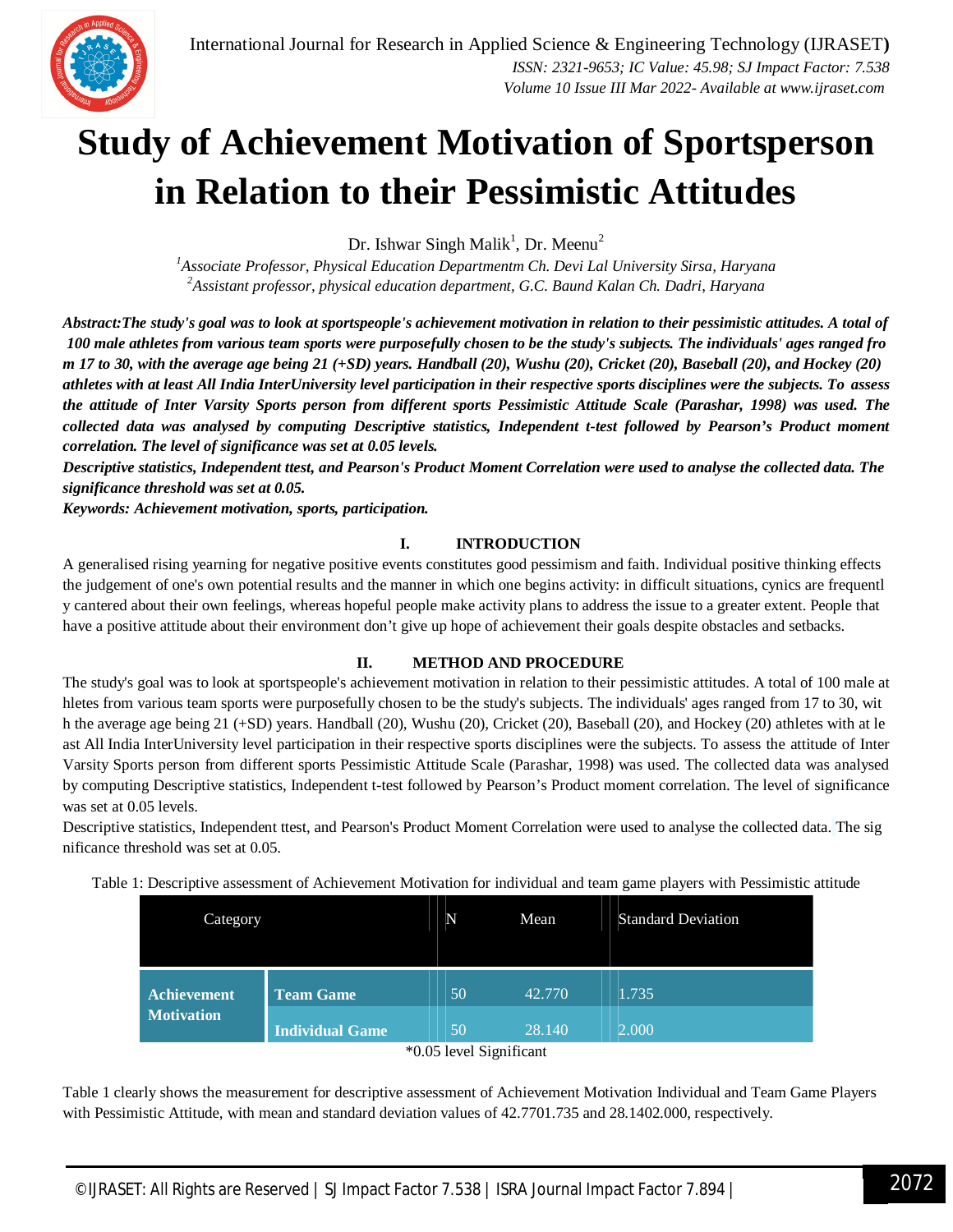



Figure 1: Graphical illustration of Descriptive assessment of individual and team game players for achievement motivation with Pessimistic attitude

Table 2: Independent Sample 't' test of Achievement Motivation between individual and team game players with Pessimistic

| Category                  |                                   | Levene's<br>Test<br>for<br>Equality of Variances |       | t-test for Equality of Means |        | t-test for Equality of Means |                           |                             |
|---------------------------|-----------------------------------|--------------------------------------------------|-------|------------------------------|--------|------------------------------|---------------------------|-----------------------------|
|                           |                                   |                                                  |       |                              |        | Sig. $(2-$<br>tailed)        | Mean<br><b>Difference</b> | Error<br>Std.<br>Difference |
|                           |                                   | $\mathbf F$                                      | Sig.  | m.                           | df     |                              |                           |                             |
| Achievement<br>Motivation | Equal<br>variances<br>assumed     | 0.052                                            | 0.735 | 6.181                        | 72     | 0.000                        | 3.521                     | 0.501                       |
|                           | Equal<br>variances not<br>assumed |                                                  |       | 6.224                        | 44.450 | 0.000                        | 3.529                     | 0.504                       |

#### \*0.05 level Significant

Table 2 shows the results of an Independent Sample 't' test for Achievement Motivation between individual and team game players with a pessimistic attitude. The table shows that there is a significant difference in Achievement Motivation between team and indiv idual game players, with a significant value of 6.181.



Table 2: Graphical Representation of Independent Sample 't' test of Achievement Motivation between individual and team game players with Pessimistic attitude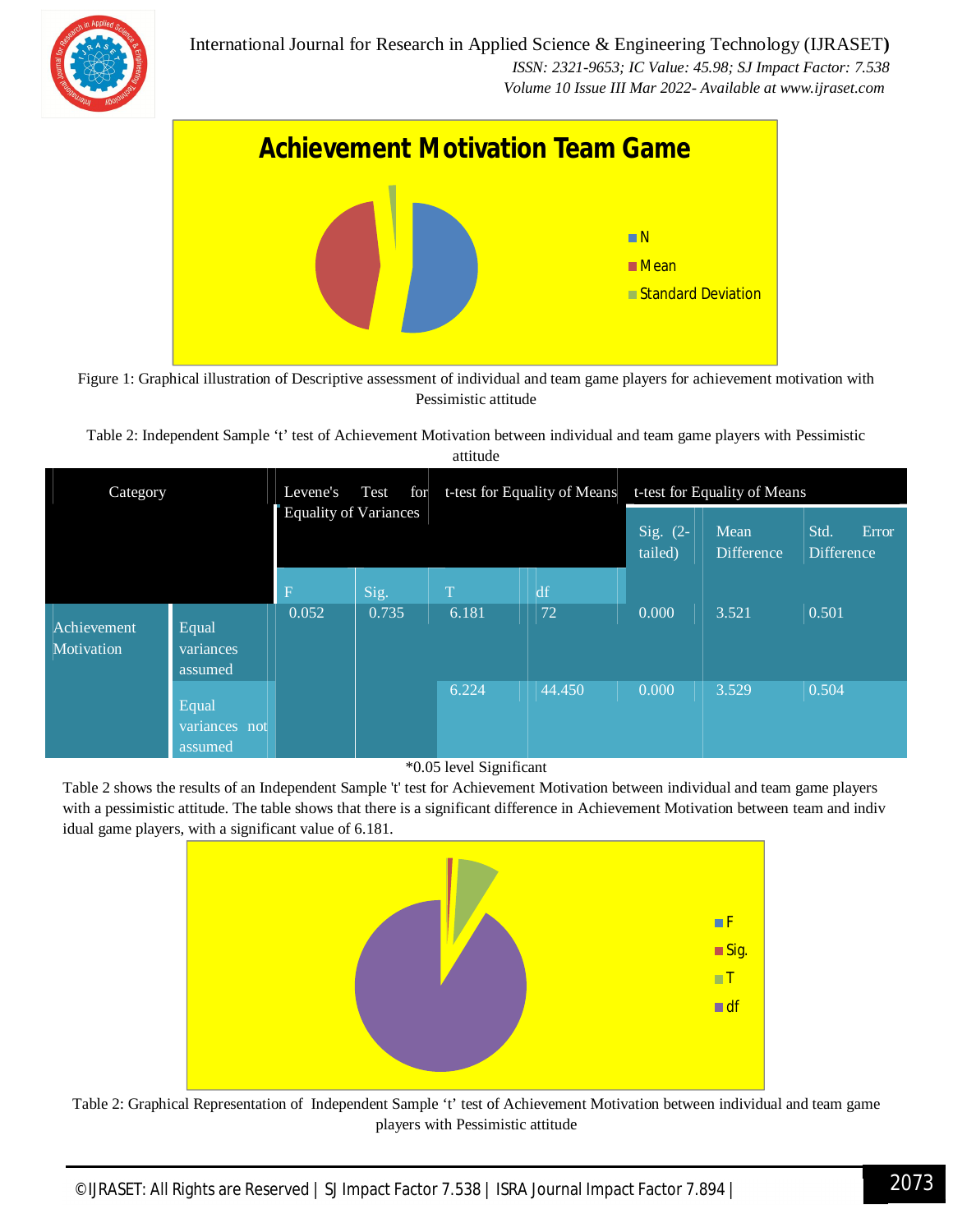

International Journal for Research in Applied Science & Engineering Technology (IJRASET**)**

 *ISSN: 2321-9653; IC Value: 45.98; SJ Impact Factor: 7.538 Volume 10 Issue III Mar 2022- Available at www.ijraset.com*

#### **III. FINDINGS**

The mean and standard deviation values of achievement motivation for team and individual game players are, respectively, and the values of pessimistic attitude are 42.7701.735& 28.1402.000, respectively, whereas no significant correlation between Achievement Motivation and Pessimistic Attitude has been found for both team and individual game players, which is insignificant at the 0.05 level.

#### **BIBLIOGRAPHY**

- [1] Alderman, M. K. (1999), Motivation for achievement: Possibilities for teaching and learning. Mahwah, NJ: Lawrence Erlbaum Publishers
- [2] Atkinson, J.W. (1964). An Introduction to Motivation, Van Nostrand
- [3] Balazs, E.K. (1982). Psycho-Social Study of Outstanding Female Athletes, In R.M. Suinn's (editor) Psychology in Sports Methods and Applications Surjeet Publication, Kamlanagar, Delhi, pp 156-161
- [4] Bhatnagar, D.P. and Singal, P. "A Comparative Study of Athletes and Volleyball Players Modern Perspectives in Physical Education and Sports Sciences, Harnam Publications, 1980; pp. 117-23
- [5] Bouchard C, Shephard RJ 1994. Physical activity, fitness and health: The model and key concepts In: C Bouchard, RJ Shephard, T Stephens (Eds.): Physical Activity Fitness and Health: International Proceedings and Consensus Statement, Human Kinetics, Champaign (III), pp. 77-88.
- [6] Bowmen, R. (1970). Cricket; A History of Its Growth and Development throught the World. London, Great Britain: London Agre and Spottis Wood Ltd
- [7] Brief, J. H. (1987, July Tuesday). The Effects of Individual difference and Goal Origin on Goal settings and Performance. Organizational Behavior and Human Decision Processes . California, USA: Caret Co. Ltd
- [8] Bucher, C. A. (1976).Foundations of Physical Education. Ney York, United States of America: The C. V. Mosby Company
- [9] Bull, S. J. (2000). Sport Psychology- A self-help guide, Cordwood Press Ltd. Marlborough
- [10] Carron, A.V. (1980). "Theory of Achievement Motivation", Social Psychology of Sports, Mouvement Publication 102, Irving Place, Ithaca, New York, p. 92
- [11] Clarke, D. H. (1970). Research Process in Physical Education, Recreation and Health. Prentice Hall Inc.
- [12] Cofer. (1972). Psychology of Sports. California: Mayfield Publishing Company.
- [13] Costa, M. R. (2003). Personality in Adulthood: A Five Factor Theory Perspective. Newyork: Guilford Press
- [14] Cratty, B. (1989). Psychology in Contemporary Sport. London: Prentice Hall Inc
- [15] Cratty, Bryant J. Psychology in contemporary Sport, Englewood cliffs, New Jersey: Prentice Hall, 1989
- [16] Culver JL, Carver ChS, Scheier MF, Dispositional optimism as a moderator of the impact of health threats on coping and well-being, In: Jacoby R, Keinan G, editors. Between stress and hope: From a disease-centered to a health-centered perspective. Westport, CT, USA: Praeger Publishers/Greenwood Publishing Group; 2003. pp. 27–55
- [17] DeMellow, M. (1980). The Story of the Olympics 3''' Ed. India: National Burk Trust.
- [18] Douglas, S. (1968). Skills analysis training. London: Pitman Publishing.
- [19] Edward, L.Fox, "Sports Physiology**",** (Philadelphia: Saunders College Publishers, 1984), p.401
- [20] Freeman, W.H. (1998). Physical Education and Sport in a Changing Society, Delhi: Surjeet Publications, 21, 23
- [21] Fross, Donald E & Robert J. Troppinen, A Psychological Approach, New York: John Wiley and Sons, (1 976).
- [22] Geers AL, Wellman JA, Lassiter GD. Dispositional optimism and engagement: the moderating influence of goal prioritization. J Pers Soc Psychol. 2009; 96(4):913–32.